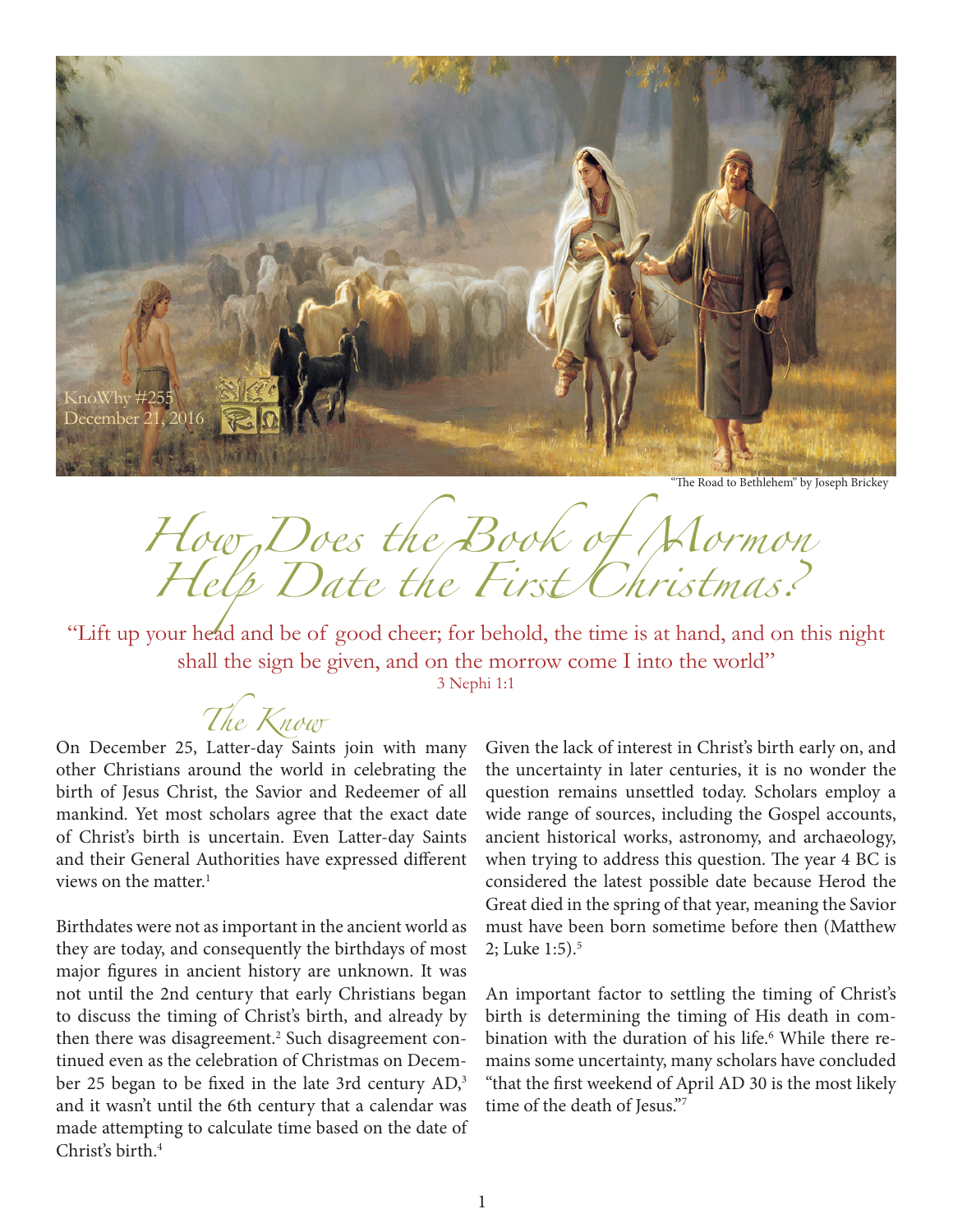Though scholars have scoured the gospel accounts for clues, nothing in the New Testament provides definitive answers as to the length of the Savior's life.<sup>8</sup> Latter-day Saints benefit from having another source on the duration of the Savior's life: the Book of Mormon.

Since the Nephites began counting their years from the time the sign of Christ's birth was given (3 Nephi 2:8), and since they recorded the exact day they received the sign of His death in their calendar (3 Nephi 8:5), the Book of Mormon provides a fairly precise duration of the Savior's life.9 The sign of Christ's death came "in the thirty and fourth year, in the first month, on the fourth day" (3 Nephi 8:5), so the Savior lived at least 33 years and 4 days by the Nephites' count.

Yet there remains some ambiguity. First, it is not certain how the Nephites counted those 33 years. Did they start counting from the very day the sign was given or did they wait for the next new year's day? Did they count the year in which the sign was given as year one, or begin the year after? There also remain questions about the length of a Nephite "year" at that time, and whether they were solar years ( $\sim$ 365 days), lunar years ( $\sim$ 354 days), or the tun years (360 days) used in Mesoamerica.<sup>10</sup>

With these considerations in mind, LDS scholars Lincoln H. Blumell and Thomas A. Wayment have reasoned that the Book of Mormon "indicates Jesus lived between thirty-two and nearly thirty-four years."<sup>11</sup>

Combining the Book of Mormon with additional evidence from archaeology, astronomy, history, and ancient Jewish and Mesoamerican calendars, various Latter-day Saint researchers—such as apostle Orson Pratt, researcher Randall Spackman, New Testament scholar Thomas Wayment, and archaeologist Jeffrey Chadwick—have reached different conclusions, ranging between spring in 5 BC to spring in 4 BC.<sup>12</sup>

## *The Why*

While the Book of Mormon does not provide definitive evidence on the dating Jesus Christ's birth, it does offer important additional information, especially to scholars within the Latter-day Saint tradition. Specifically, it provides a limited range for the lifespan of Jesus which, once anchored to a solid death date, limits the possible

time span within which the birth of Christ must have occurred. If the proposed date of April AD 30 for the death of Jesus is correct, then possible birthdates for Christ are limited to sometime in 5 BC or in the early months of 4 BC.

No doubt scholars in and out of the Church will continue to investigate and debate the timing of the Savior's birth. While exploring this question, Latter-day Saint scholars and lay persons alike should appreciate and cherish this added resource on the Savior's birth, life, death, and teachings. The Book of Mormon truly is another testament of Jesus Christ, bringing clarity and understanding to every aspect of the Savior's life and teachings.

LDS archaeologist Jeffrey R. Chadwick reflected this attitude when he wrote:

As a Latter-day Saint, I am not only duty-bound but personally grateful to accept and present data from the Book of Mormon, the genuine historical reliability of which I am both spiritually and materially convinced, to corroborate the evidence of the New Testament and the other avenues explored.<sup>13</sup>

In the end, knowing exactly when Jesus Christ was born is not as important as knowing that He lived and that He is the Savior of the world, that he was born as "the light and the life of the world" (3 Nephi 11:11).

The Book of Mormon is absolutely clear on the overriding reality that the Lord Jesus did in fact condescend to come and dwell as a mortal among mankind, and to suffer and die, bringing to pass the resurrection and immortality of all the sons and daughters of God. Just as the sign announcing his birth brought light and deliverance to the Nephites,<sup>14</sup> He will bring light and deliverance to all who come unto Him.

*Further Reading* Jeffrey R. Chadwick, "Dating the Birth of Jesus Christ," BYU Studies 49, no. 4 (2010): 5–38.

Lincoln H. Blumell and Thomas A. Wayment, "When Was Jesus Born? A Response to a Recent Proposal," BYU Studies 51, no. 3 (2012): 53–81.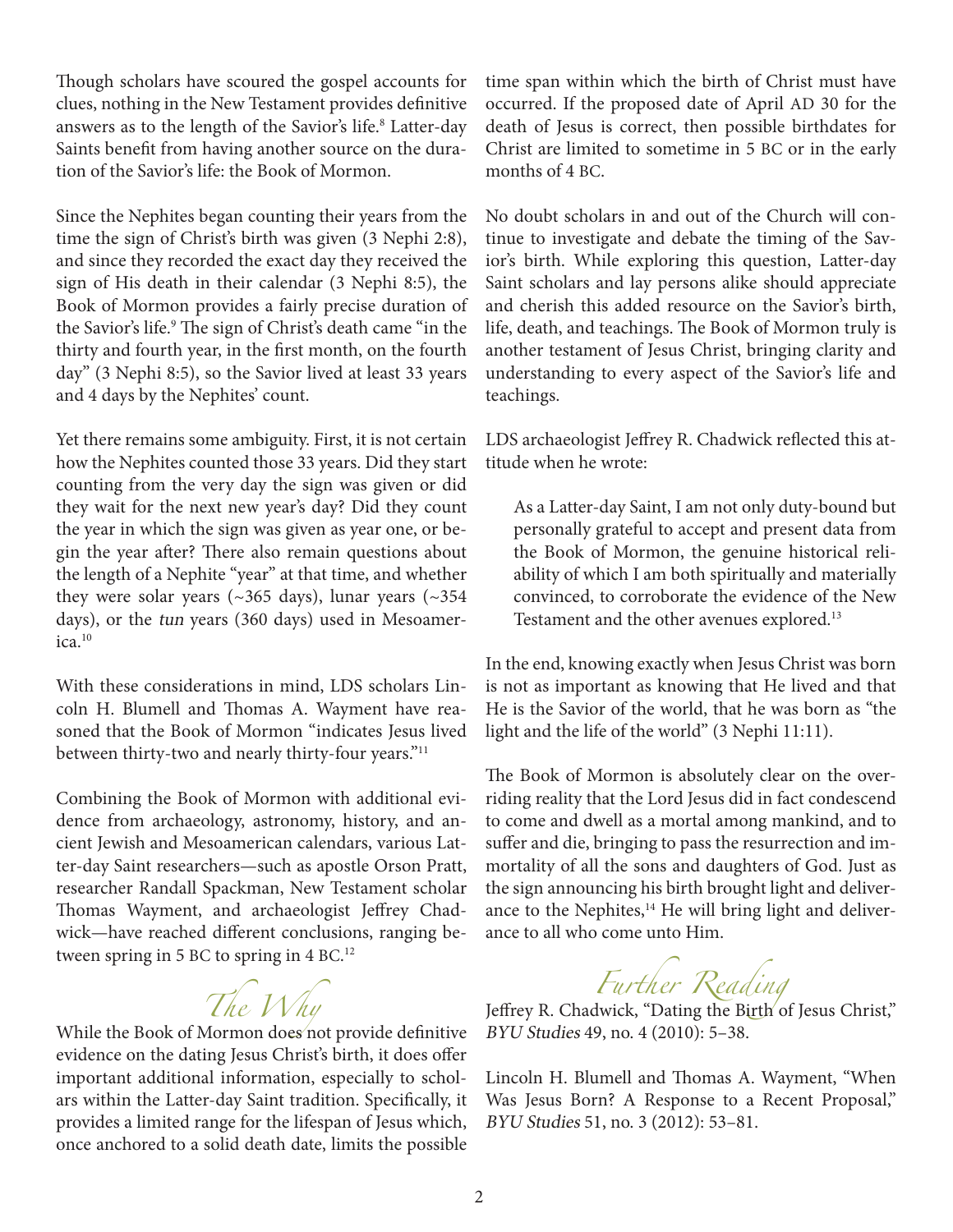John A. Tvedtnes, "When Was Christ Born?" Interpreter: A Journal of Mormon Scripture 10 (2014): 1–33 (originally drafted in 2002, updated in 2010, and revised before 2014).

Jeffrey R. Chadwick, "Dating the Death of Jesus Christ," BYU Studies 54, no. 4 (2015): 135–191.

©Book of Mormon Central, 2016



## *Notes*

1. See Jeffrey R. Chadwick, "Dating the Birth of Jesus Christ," BYU Studies 49, no. 4 (2010): 6–9. Some Latterday Saints might be surprised to learn that not everyone, including respected authorities and apostles like Orson Pratt, Hyrum M. Smith, J. Reuben Clark, and Bruce R. McConkie, agrees with the tradition, started 100 years ago by James E. Talmage, that Christ was born on April 6, 1 BC, based on Doctrine and Covenants 20:1. The best evidence indicates that the Doctrine and Covenants 20:1 was written by John Whitmer as an introduction to the revelation (4 days after the fact), and "X years since the coming of our Lord and Savior Jesus Christ in the flesh" appears to be Whitmer's fancy way of expressing the date. It is used in the Church Historical record by Whitmer in reference to June 12, 1831, for instance. See Chadwick, "Dating the Birth of Jesus Christ," 6–9, 28–29 n.12; Lincoln H. Blumell and Thomas A. Wayment, "When Was Jesus Born? A Response to a Recent Proposal," BYU Studies 51, no. 3 (2012): 71–72; Steven C. Harper, "Historical Headnotes and the Index of Contents in the Book of Commandments and Revelations," BYU Studies 48, no. 3 (2009): 57. Also see Randall P. Spackman, "Introduction to Book of Mormon Chronology: The Principal Prophecies, Calendars, and Dates," (FARMS Preliminary Reports, 1993), 70–74; Tvedtnes, "When Was Christ Born?" 13–14; Thomas A. Wayment, "The Birth and Death Dates of Jesus Christ," in The Life and Teachings of Jesus Christ, 3 vols., ed. Richard Neitzel Holzapfel and Thomas A. Wayment (Salt Lake City, UT: Deseret Book, 2005), 1:83–85.

2. See Blumell and Wayment, "When Was Jesus Born?" 54–59

3. See John A. Tvedtnes, "When Was Christ Born?" Interpreter: A Journal of Mormon Scripture 10 (2014): 17–24. Some Christians (mainly Eastern Orthodox) celebrate Christmas on January 6. See Taylor Halverson, "The Real 12 Days of Christmas and Why April 6 is a Religiously Significant Date," Deseret News, December 13, 2014.

4. See Tvedtnes, "When Was Christ Born?" 1–2.

5. See Chadwick, "Dating the Birth of Jesus Christ," 11–14; Wayment, "The Birth and Death Dates of Jesus Christ," 385–387; Blumell and Wayment, "When Was Jesus Born?" 59–62; Tvedtnes, "When Was Christ Born?" 4; Spackman, "Introduction to Book of Mormon Chronology," 48–51. On the other hand, the account in Luke 2 mentioning Cyrenius (Luke 2:2) would require the story to take place sometime around AD 6–7. This is clearly at odds with the death of Herod, and as such most scholars regard this detail as erroneous. See Blumell and Wayment, "When Was Jesus Born?" 61.

6. For discussions on the dating of the Savior's death, see Chadwick, "Dating the Birth of Jesus Christ," 15-17; Jeffrey R. Chadwick, "Dating the Death of Jesus Christ," BYU Studies 54, no. 4 (2015): 135–191; Blumell and Wayment, "When Was Jesus Born?" 64–70; Wayment, "The Birth and Death Dates of Jesus Christ," 391–394; Spackman, "Introduction to Book of Mormon Chronology," 60–61.

7. Wayment, "The Birth and Death Dates of Jesus Christ," 394. See also Chadwick, "Dating the Death of Jesus Christ," 139–142 for a review of scholars who agree with this timing. However, Blumell and Wayment, "When Was Jesus Born?" 64–70 urge caution against being too dogmatic about this date.

8. See Chadwick, "Dating the Birth of Jesus Christ," 17–18.

9. See Chadwick, "Dating the Birth of Jesus Christ," 17–18.

10. For discussion of these issues from various perspectives, see Wayment, "The Birth and Death Dates of Jesus Christ," 393; Chadwick, "Dating the Birth of Jesus Christ," 18–21, 34–35 nn.48–51; Blumell and Wayment, "When Was Jesus Born?" 62–64, 76–77 nn.39–45; Chadwick, "Dating the Death of Jesus Christ," 142–149;